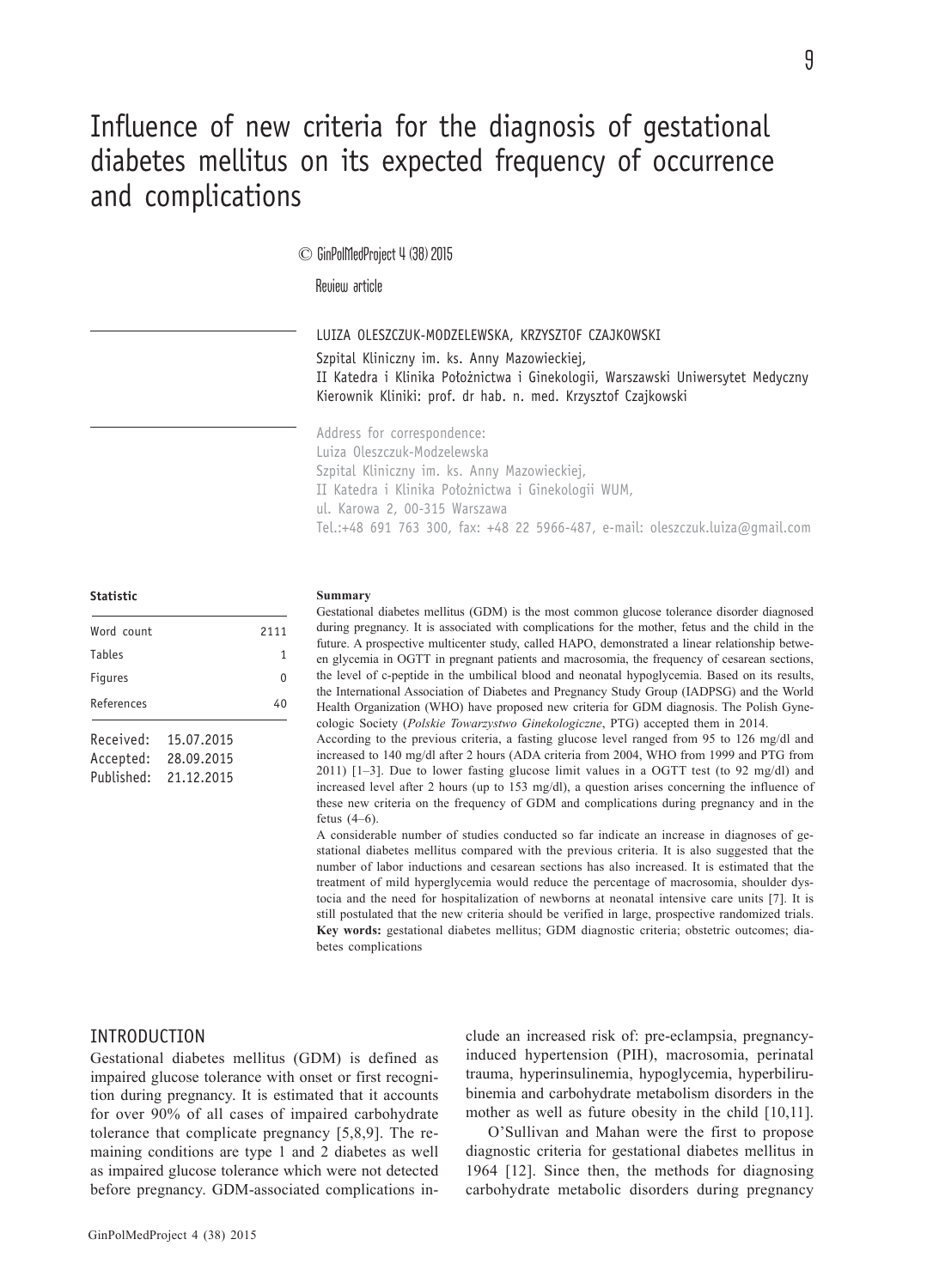have been debated. The discussion has involved the use of screening tests, doses of glucose in glucose tolerance testing and the limits of cut-off values. The results of the HAPO study, published in 2008, set the grounds for the introduction of new criteria proposed, among others, by IADPSG in 2010, WHO in 2013 and PTG in 2014 (Tab.1) [5–7].

The aim of this article is to evaluate the consequences of the introduction of the new criteria for gestational diabetes mellitus in terms of its frequency of occurrence and complications during pregnancy and in the neonatal period.

# PREDICTED CONSEQUENCES OF THE INTRODUC-TION OF NEW GDM DIAGNOSTIC CRITERIA

## **Frequency of gestational diabetes mellitus**

In the HAPO trial, gestational diabetes mellitus was diagnosed in about 17.8% of 23,957 patients treated in 15 centers in 9 countries [13]. The percentage of diagnosed GDM cases varied depending on the center and ranged from 9.3% to 25.5%. In OGTT, the following types of increased glycemia prevailed: fasting glucose in 55% of patients, after 1 hour in 33% of women and after 2 hours in 12% of patients. It is estimated that following the introduction of the IADPSG criteria, the percentage of patients with GDM in the United States may even triple [14,15].

Nwose et al. [16] analyzed women who had undergone OGTT in 1999–2008. They compared the frequency of diagnosing gestational diabetes mellitus based on the previous and new criteria. The authors concluded that the introduction of the IADPSG criteria in 2010 will result in an increase in the number of diagnosed gestational diabetes mellitus by 12% over 10 years. Mayo et al. [17] analyzed how the new IADPSG criteria affected the percentage of GDM diagnoses in patients who had OGTT interpreted according to the recommendations of the Canadian Diabetes Association (CDA) from 2008. The percentage of diagnosed GDM increased from 3.2% to 10.3%. Moreover, Kalter-Leibovici et al. [18] studied data of 3,345 patients from Israel who participated in the HAPO trial. The number of patients who met the GDM criteria proposed by IADPSG was 50% greater than the one estimated so far (9% vs 6%). Furthermore, Bodmer-Roy et al. [19] conducted a retrospective study and analyzed OGTT results in pregnant patients from 2008–2010 assessed according to the CDA 2008 criteria. The introduction of the new IADPSG criteria nearly doubled the percentage of diagnosed GDM (from 14.18% to 27.51%).

Agarwal et al. [15] assessed the results of OGTT in 10,283 patients who reported for routine examinations during pregnancy in 2003–2008. They compared the number of GDM diagnoses based on the then criteria of the American Diabetes Association (ADA) are the IADPSG criteria from 2010. The percentage of newly diagnosed GDM nearly tripled: from 12.9% to

37.7%. Leng et al. [20] conducted a prospective study in 2010–2012 in which they assessed the frequency of gestational diabetes mellitus in China (Tianjin). OGTT results were analyzed according to the WHO criteria from 1999 and compared with the IADPSG criteria from 2010. The authors noted an increase in the percentage of diagnosed GDM from 8.3% (WHO) to 9.1% (IADPSG). The change in the percentage of diagnosed GDM is not only caused by the new criteria. For instance, Yew et al. [21] conducted OGTT in 855 pregnant patients and interpreted the results in accordance with the WHO 1999 criteria and recommendations from 2013. The percentage of diagnosed GDM was found to decrease from 28.8% to 21.1%. Depending on the investigated population, the introduction of the new IADPSG criteria can result in a double or even triple increase in the number of patients with a GDM diagnosis.

## **Complications during pregnancy**

The primary aim of the HAPO study was to assess the influence of abnormal glucose values (lower than those recommended so far) on complications during pregnancy and in the neonate [22]. Abnormal glucose levels in mothers indicated a strong relationship with the occurrence of pre-eclampsia (fasting glucose OR 1.21, 95% CI; after 1 h OR 1.28, 95% CI, after 2 h OR 1.28, 95% CI) [7]. A statistically significant relationship was also found between abnormal glucose levels after 1 and 2 h and preterm labor (fasting glucose OR 1.05, 95% CI; after 1 h OR 1.18, 95% CI, after 2 h OR 1.16, 95% CI). Moreover, a relationship was observed between increased glucose levels and the need for a cesarean section (fasting glucose OR 1.11, 95% CI; after 1 h OR 1.10, 95% CI, after 2 h OR 1.08, 95% CI).

The literature suggests that an increase in new GDM diagnoses will increase the number of cesarean sections and complications associated with this procedure. It is also estimated that the number of labor inductions without evident indications will rise [14,23,24]. Mayo et al. [17] analyzed obstetric outcomes in patients who met the CDA criteria from 2008 and the IADPSG criteria from 2010, and compared them with the outcomes of patients with normal pregnancies. Pregnancy-induced hypertension and pre-eclampsia were significantly more frequent in patients who met the new IADPSG criteria compared with the controls (8.4% vs 3.0%). Cesarean sections were conducted significantly more frequently in patients who met both the IADPSG and CDA criteria (36.8% and 34% vs 26.1%). The percentage of preterm childbirths, labor inductions and duration of hospitalization was not significantly different between the patients with GDA diagnosed with the IADPSG criteria and healthy women. Such a difference, however, was observed in patients who met the CDA criteria (7.8% vs 5.0%, 20.5% vs 11.0% and 25.7% vs 20.5%, respectively). Nayak et al. [25] also studied pregnant patients in whom OGTT was assessed based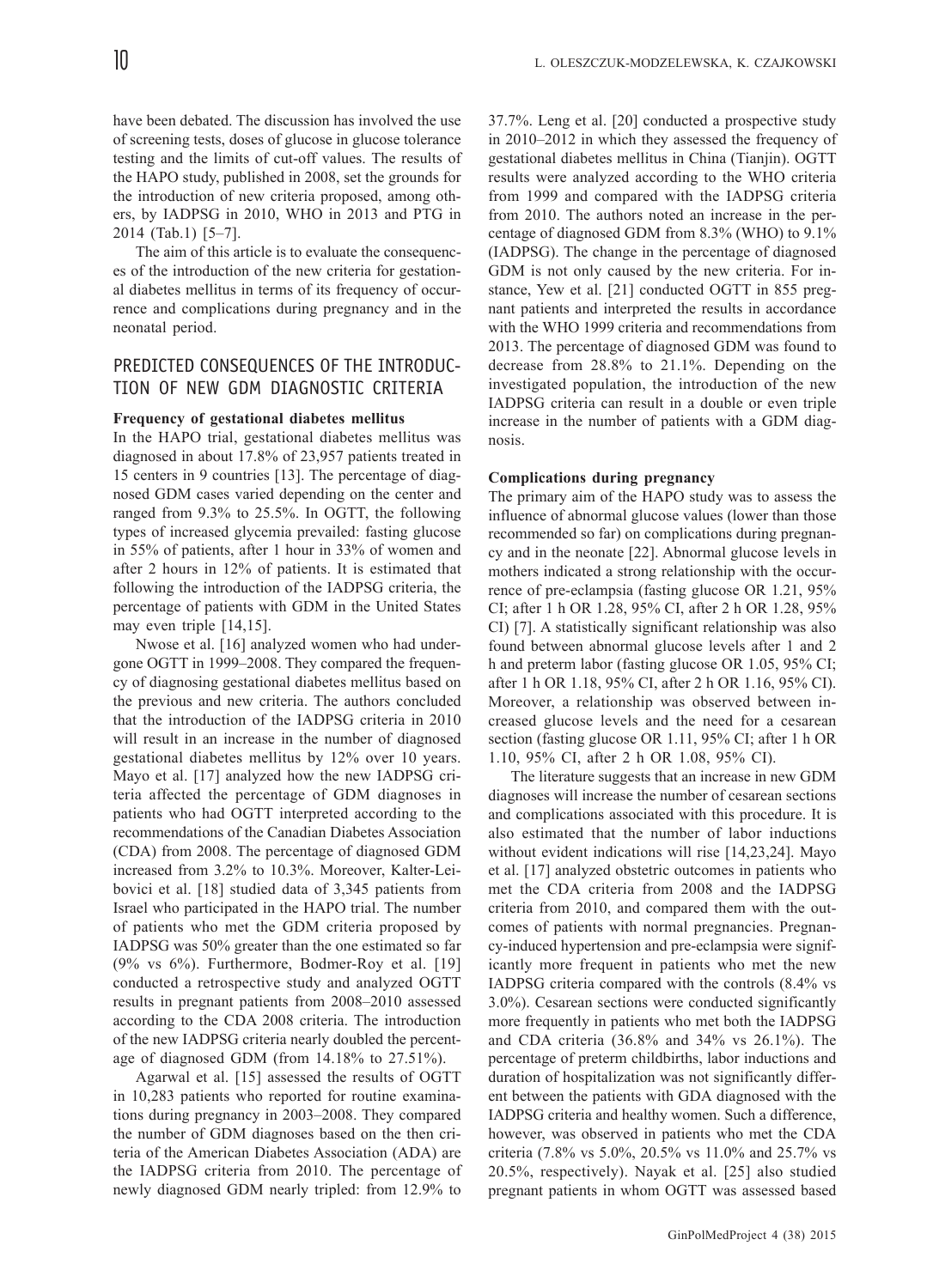**Tab. 1.** Recommendations concerning the criteria of gestational diabetes mellitus [32–40]

| <b>Recommendations</b>    | Year of introduction | Method of glucose<br>tolerance assessment                                             | Method of glucose tolerance assessment                                                                                                                                                                                                                    |
|---------------------------|----------------------|---------------------------------------------------------------------------------------|-----------------------------------------------------------------------------------------------------------------------------------------------------------------------------------------------------------------------------------------------------------|
| O'Sullivan and Mahan [32] | 1964                 | $100 g$ OGTT                                                                          | At least two criteria met:<br>fasting glucose $>=$ 90 mg/dl (5.0 mmol/l)<br>after 1 h $>=165$ mg/dl (9.2 mmol/l)<br>after 2 h $>=$ 143 mg/dl (8.1 mmol/l)<br>after 3 h $>=127 \text{ mg/dl} (6.9 \text{ mmol/l})$                                         |
| Carpenter-Coustan [32]    | 1982                 | 100 g OGTT                                                                            | At least two criteria met:<br>fasting glucose $>=$ 95 mg/dl (5.2 mmol/l)<br>after 1 h $>=$ 180 mg/dl (10.0 mmol/l)<br>after 2 h $>=155$ mg/dl (8.6 mmol/l)<br>after 3 h $>=$ 140 mg/dl (7.8 mmol/l)                                                       |
| WHO [33]                  | 2006                 | 75 g OGTT                                                                             | At least one criterion met:<br>fasting glucose $>=126$ mg/dl (7.0 mmol/l)<br>after 2 h $>=$ 200 mg/dl (11.1 mmol/l)                                                                                                                                       |
| WHO [6]                   | 2013                 | 75 g OGTT                                                                             | At least one criterion met:<br>fasting glucose $\geq$ =92-125 mg/dl (5.1-6.9 mmol/l)<br>after 1 h $>=$ 180 mg/dl (10.0 mmol/l)<br>after 2 h $>=$ 153-199 mg/dl (8.5-11.0 mmol/l)                                                                          |
| PTG [34]                  | 2005                 | 50 g GCT<br>$>= 140 - 199$ mg/dl<br>$(7, 8-11, 06 \text{ mmol/l})$<br>75 g OGTT       | $GCT \ge 200$ mg/dl $(11.1$ mmol/l)<br>At least one criterion met in OGTT:<br>fasting glucose $>=100$ mg/dl (5.5 mmol/l)<br>after 1 h $>=$ 180 mg/dl (10 mmol/l)<br>after 2 h $>=$ 140 mg/dl (7.8 mmol/l)                                                 |
| PTG [3]                   | 2011                 | 75 g OGTT                                                                             | At least one criterion met:<br>fasting glucose $>=100$ mg/dl (5.5 mmol/l)<br>after 1 h $>=$ 180 mg/dl (10.0 mmol/l)<br>after 2 h $>=$ 140 mg/dl (7.8 mmol/l)                                                                                              |
| PTG [5]                   | 2014                 | 75 g OGTT                                                                             | At least one criterion met:<br>fasting glucose $>=$ 92 mg/dl (5.1 mmol/l)<br>after 1 h $>=$ 180 mg/dl (10.0 mmol/l)<br>after 2 h $>=153$ mg/dl (8.5 mmol/l)                                                                                               |
| PTD [35]                  | 2013                 | 75 g OGTT                                                                             | At least one criterion met:<br>fasting glucose $>=100$ mg/dl (5.5 mmol/l)<br>after 2 h $>=$ 140 mg/dl (7.8 mmol/l)                                                                                                                                        |
| PTD [36]                  | 2014                 | 75 g OGTT                                                                             | At least one criterion met:<br>fasting glucose $\geq$ =92-125 mg/dl (5.1-6.9 mmol/l)<br>after 1 h $>=$ 180 mg/dl (10.0 mmol/l)<br>after 2 h $>=$ 153-199 mg/dl (8.5-11.0 mmol/l)                                                                          |
| CDA [37]                  | 2008                 | 50 g GCT<br>$>=$ 140-184 mg/dl<br>$(7, 8-10, 2 \text{ mmol/l})$<br>75 g OGTT          | $GCT \ge 185$ mg/dl (10.3 mmol/l)<br>At least two criteria met in OGTT:<br>fasting glucose $>=$ 95 mg/dl (5.3 mmol/l)<br>after 1 h $>=$ 191 mg/dl (10.6 mmol/l)<br>after 2 h $>=160$ mg/dl (8.9 mmol/l)                                                   |
| CDA [38]                  | 2013                 | $50 \text{ g } GCT$<br>$>=140$ mg/dl $(7,8)$<br>$mmol/l$ )<br>75 g OGTT               | $GCT$ >=200 mg/dl (11.1 mmol/l)<br>At least one criterion met in OGTT:<br>fasting glucose $\geq$ =95 mg/dl (5.3 mmol/l)<br>after 1 h $>=$ 191 mg/dl (10.6 mmol/l)<br>after 2 h $>=162 \text{ mg/dl} (9.0 \text{ mmol/l})$                                 |
| ADA [39]                  | 2004                 | 50 g GCT<br>$>=130-140$ mg/dl<br>$(7,2-7,8 \text{ mmol/l})$<br>100g OGTT<br>75g OGTT* | At least two criteria met in OGTT:<br>fasting glucose $\geq$ =95 mg/dl (5.3 mmol/l)<br>after 1 h $>=$ 180 mg/dl (10.0 mmol/l)<br>after 2 h $>=155$ mg/dl (10.6 mmol/l)<br>after 3 h $>=$ 140 mg/dl (7.8 mmol/l) – in the case of<br>$100 \text{ g }$ OGTT |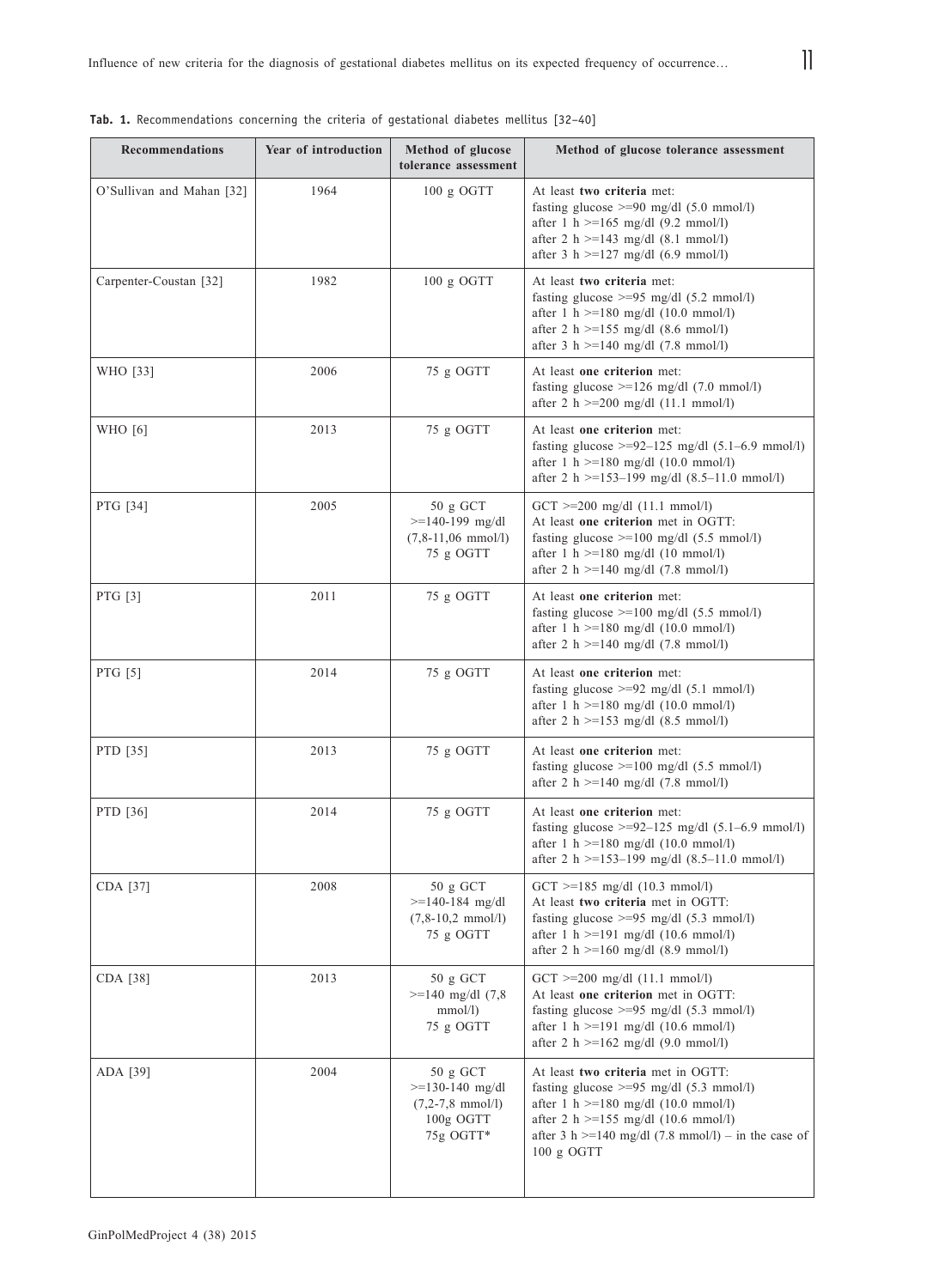| <b>Recommendations</b>                                                                                                                                                                                                                                                                                                                                                                                    | Year of introduction | Method of glucose<br>tolerance assessment | Method of glucose tolerance assessment                                                                                                                         |  |
|-----------------------------------------------------------------------------------------------------------------------------------------------------------------------------------------------------------------------------------------------------------------------------------------------------------------------------------------------------------------------------------------------------------|----------------------|-------------------------------------------|----------------------------------------------------------------------------------------------------------------------------------------------------------------|--|
| $ADA$ [40]                                                                                                                                                                                                                                                                                                                                                                                                | 2013                 | 75 g OGTT                                 | At least one criterion met:<br>fasting glucose $\geq$ =92 mg/dl (5.1 mmol/l)<br>after 1 h $>=180$ mg/dl (10 mmol/l)<br>after 2 h $>=153$ mg/dl (8.5 mmol/l)    |  |
| IADPSG [4]                                                                                                                                                                                                                                                                                                                                                                                                | 2010                 | 75 g OGTT                                 | At least one criterion met:<br>fasting glucose $\geq$ =92 mg/dl (5.1 mmol/l)<br>after 1 h $>=$ 180 mg/dl (10.0 mmol/l)<br>after 2 h $>=153$ mg/dl (8.5 mmol/l) |  |
| * alternatively<br>GDM (Gestational Diabetes Mellitus); GCT (Glucose Challenge Test); OGTT (Oral Glucose Tolerance Test); WHO (World Health<br>Organization); PTG (Polish Gynecologic Society [Polskie Towarzystwo Ginekologiczne]); PTD (Polish Diabetes Association [Polskie<br>Towarzystwo Diabetologiczne]); CDA (Canadian Diabetes Association); ADA (American Diabetes Association); IADPSG (Inter- |                      |                                           |                                                                                                                                                                |  |

#### **Tab. 1.** Cont.

on the IADPSG criteria. They found that polyhydramnios was significantly more common in patients with GDM (6.0% vs 0.5%). Generally, PIH, PROM and preterm delivery were more common in patients with gestational diabetes mellitus. The number of labor inductions and cesarean sections was not different between the groups. The gestational age at the conclusion of pregnancy was significantly higher in healthy patients  $(38.83 \pm 1.23 \text{ vs } 38.45 \pm 1.36, \text{ p=0.02}).$  The study of Bodmer-Roy et al. [19] did not show statistical significance with respect to the percentage of pre-eclampsia and cesarean sections between patients who met the criteria of IADPSG and healthy women.

*national Association of Diabetes and Pregnancy Study Groups*)

Complications in newborns

In studies on the influence of gestational diabetes mellitus on the course of the neonatal period, the following parameters are assessed: birth weight, hypertrophy and complications such as: hypoglycemia, hyperinsulinemia, hyperbilirubinemia, the need for hospitalization and duration of hospitalization at intensive care units.

The HAPO study conducted among women with diabetes revealed a strong relationship between glucose levels measured in OGTT and birth weight (fasting glucose OR 1.38, 95% CI, after 1 h OR 1.46, 95% CI, after 2 h OR 1.38, 95% CI) as well as C-peptide level in the umbilical blood >90th percentile (fasting glucose OR 1.55, 95% CI, after 1 h OR 1.46, 95% CI, after 2 h OR 1.37, 95% CI) [7]. A positive relationship was observed between increasing glycemia and: shoulder dystocia, perinatal trauma, hyperbilirubinemia, hypoglycemia and the need for hospitalization at the neonatal intensive care unit (NICU).

A retrospective study from Toronto compared the outcomes in patients with OGTT interpreted on the basis of the CDA criteria from 2008 and the IADPSG criteria. The group that met the CDA criteria presented a higher rate of newborn hospitalization at the NICU  $(7.3\% \text{ vs } 4.1\%)$ , hyperbilirubinemia  $(9.4\% \text{ vs } 6.4\%)$  and hypoglycemia (7.3% vs 1.1%) compared with healthy pregnant patients [17]. Hypertrophy and birth weight >90th percentile were more often observed in the group of patients with diabetes mellitus diagnosed on the basis of both CDA and IADPSG criteria (7.8% and 12.3% vs 9.3% 11.7% and 13.5% vs 8.1%). There were no significant differences between the groups in terms of: the occurrence of shoulder dystocia, perinatal trauma or respiratory distress syndrome. Nayak et al. [25] found a significant difference in the percentage of neonates hospitalized at NICUs (>24 hours) born of patients with GDA assessed according to the IADPSG criteria compared with healthy patients (10.8% vs 4.1%). The average birth weight and the percentage of hypertrophy did not differ between the groups. Furthermore, there were no significant differences concerning the percentage of respiratory distress syndrome, hyperbilirubinemia and perinatal mortality.

Bodmer-Roy et al. [19] did not find any significant differences concerning the number of newborns with body weight >90th percentile between the group of mothers who met the IADPSG criteria and healthy women (9.1% vs 5.9%, p=0.19). Respiratory distress syndrome was more common in newborns of mothers with GDM (8.6% vs  $3.8\%$ , p=0.06). When the manner of delivery (natural vs cesarean section) was included, the differences were not statistically significant. Moreover, no statistically significant differences were observed in terms of the percentage of hypoglycemia (2.2% vs 4.3%, p=0.24), hyperbilirubinemia (2.2% vs 5.6%, p=0.08) and duration of hospitalization >24 hours at the NICU  $(6.5\% \text{ vs } 5.4\%, \text{ p=0.7}).$ 

With the previous GDM diagnostic criteria, GDMassociated complications included: increased risk of future type 2 diabetes, arterial hypertension and obe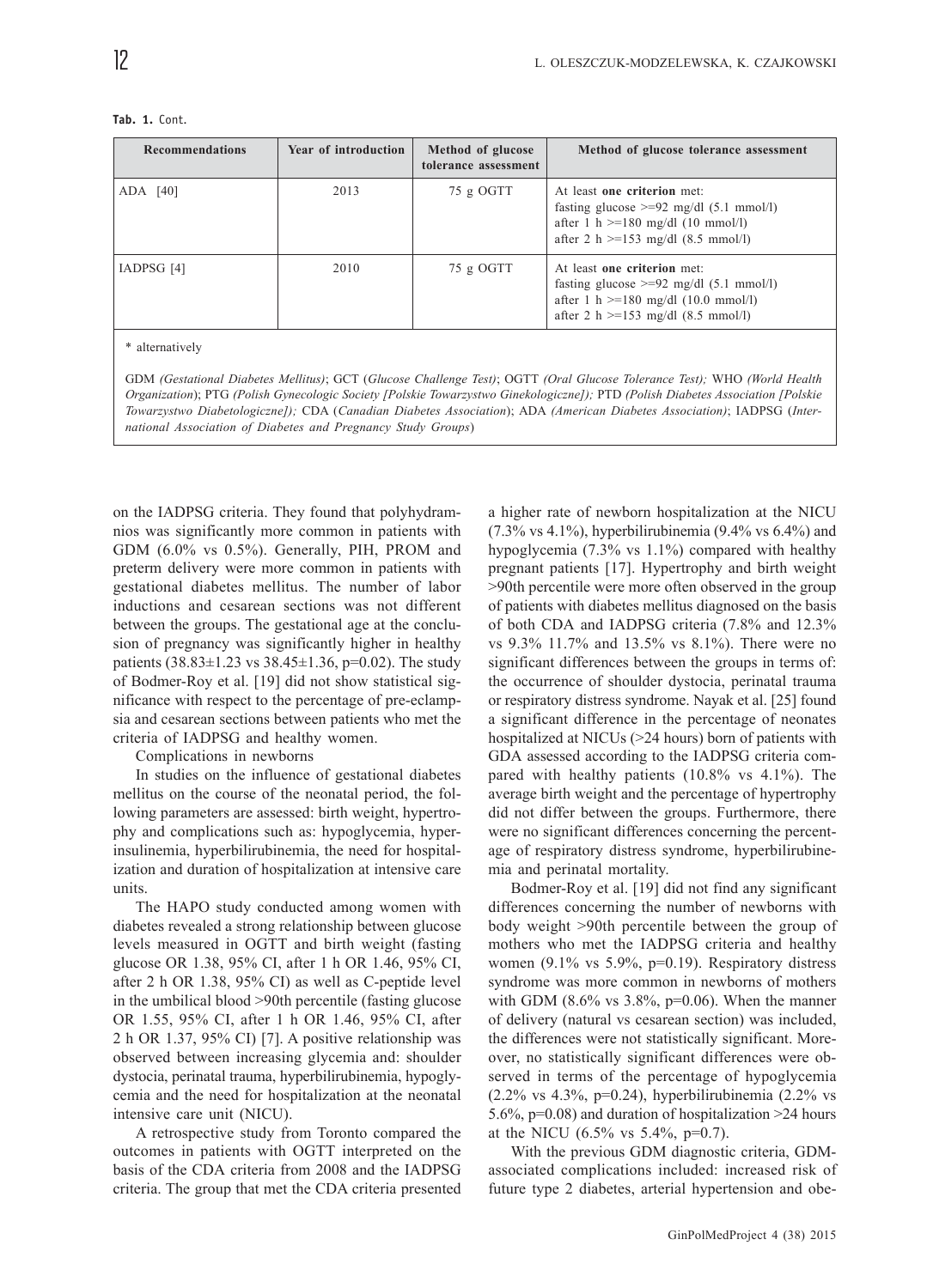sity in the child [6,26]. Currently, there is no evidence concerning the type and rate of these complications with respect to the new criteria. In 2010, Gillman et al. [27] assessed the influence of treating mild forms of hyperglycemia during pregnancy on BMI of children aged 4– 5 years. The values >=85th percentile were noted in 33% of children born of mothers who were treated for gestational diabetes mellitus and in 27.6% of children of untreated mothers (macrosomia diagnosed in 5.3% vs 21.9% of newborns, respectively).

Despite the positive influence of treating benign hyperglycemic state on lowering the rate of macrosomia, such a therapy was not found beneficial when BMI in children at the age of 4–5 was assessed. Pirkola et al. [28] studied the influence of obesity and gestational diabetes mellitus in the pregnant on BMI of their children at the age of 16. The highest risk of overweight and abdominal obesity was noted in children of patients with BMI  $>=$  25 kg/m, and GDM (overweight OR 4.05, abdominal obesity OR 3.82). In the case of mothers with normal pre-pregnancy body weight and GDM, there was no risk of obesity in their children (OR 0.73 and OR 1.22). Pre-pregnancy overweight is an independent risk factor of both complications (OR 2.56 i OR 2.6).

Furthermore, Hung Tam et al. [29] noted in 2010 that children of mothers with diagnosed gestational diabetes mellitus carry a higher risk of metabolic syndrome and overweight in adolescence (control at the age of 15) compared with children of healthy women (7.1% vs 3.4%, p=0.35). There were no relationships between birth weight and BMI at the age of 15.

# CONCLUSION

Despite being accepted by renowned Diabetes Associations, the new diagnostic criteria for gestational diabetes mellitus still cause controversy. Their introduction is justified by: the reference of the cut-off points to complications typical of gestational diabetes mellitus (such as macrosomia, C-peptide level >90 percentile), randomized studies indicating that the treatment of mild hyperglycemia during pregnancy has an impact on lowering the number of GDM complications, financial advantage resulting from the protection of mothers and children from the complications of gestational diabetes mellitus in the future and easier GDM treatment [24,30,31].

Arguments against the introduction of the new criteria include: a considerable increase in the number of patients diagnosed with gestational diabetes mellitus, limited repeatability of oral glucose tolerance test (up to 30% of negative diagnoses in patients previously classified as having GDM), overload of the health care system with the need of engaging interdisciplinary teams in the therapeutic process (gynecologists, dietitians, endocrinologists), stigmatizing patients (higher-risk pregnancy) and increased percentage of obstetric interventions (labor induction, cesarean sections) [14,24,30].

In order to verify the actual influence of the new criteria, it is necessary to collect data on complications during pregnancy and in children as well as the percentage of women who need insulin treatment. It also needs to be verified whether increasing the cut-off point for glycemia two hours after glucose intake can influence the number of diagnosed cases of macrosomia and shoulder dystocia in children of patients classified as healthy.

## References:

- 1. **American Diabetes Association**. Gestational Diabetes Mellitus. *Diabetes Care* 2004;27(1):S88-90.
- 2. **World Health Organization.** Definition, Diagnosis and Classification of Diabetes Mellitus and its Complications. Report of a WHO Consultation. Part 1:Diagnosis and Classification of Diabetes Mellitus. *WHO* 1999;19- 52.
- 3. **Polskie Towarzystwo Ginekologiczne**. Standardy Polskiego Towarzystwa Ginekologicznego postępowania u kobiet z cukrzyc¹. *Ginekol Pol* 2011;82:474-79.
- 4. **International Association of Diabetes and Pregnancy Study Groups Consensus Panel**. International Association of Diabetes and Pregnancy Study Groups Recommendations on the Diagnosis and Classification of Hyperglycemia in Pregnancy. *Diabetes Care* 2010; 33(3):676-82.
- 5. **Polskie Towarzystwo Ginekologiczne.** Standardy Polskiego Towarzystwa Ginekologicznego postępowania u kobiet z cukrzycą-aktualizacja. *Ginekol Pol* 2014; 85:476-78.
- 6. **World Health Organization**. Diagnostic Criteria and Classification of Hyperglycaemia First Detected in Pregnancy. *WHO* 2013;1-62.
- 7. **Lowe LP, Metzger BE, Dyer AR et al.** The Hyperglycemia and Adverse Pregnancy Outcome (HAPO) Study: An Overview. In: Kim C, Ferrara A (Ed.): Gestational Diabetes During and After Pregnancy. London: Springer-Verlag; 2010;17-34.
- 8. **£agoda K, Kobus G, Bachórzewska-Gajewska H.** Wpływ cukrzycy ciążowej na rozwój płodu i noworodka. *Endokrynologia, otyłość i zaburzenia przemiany materii* 2008;4(4):168-73.